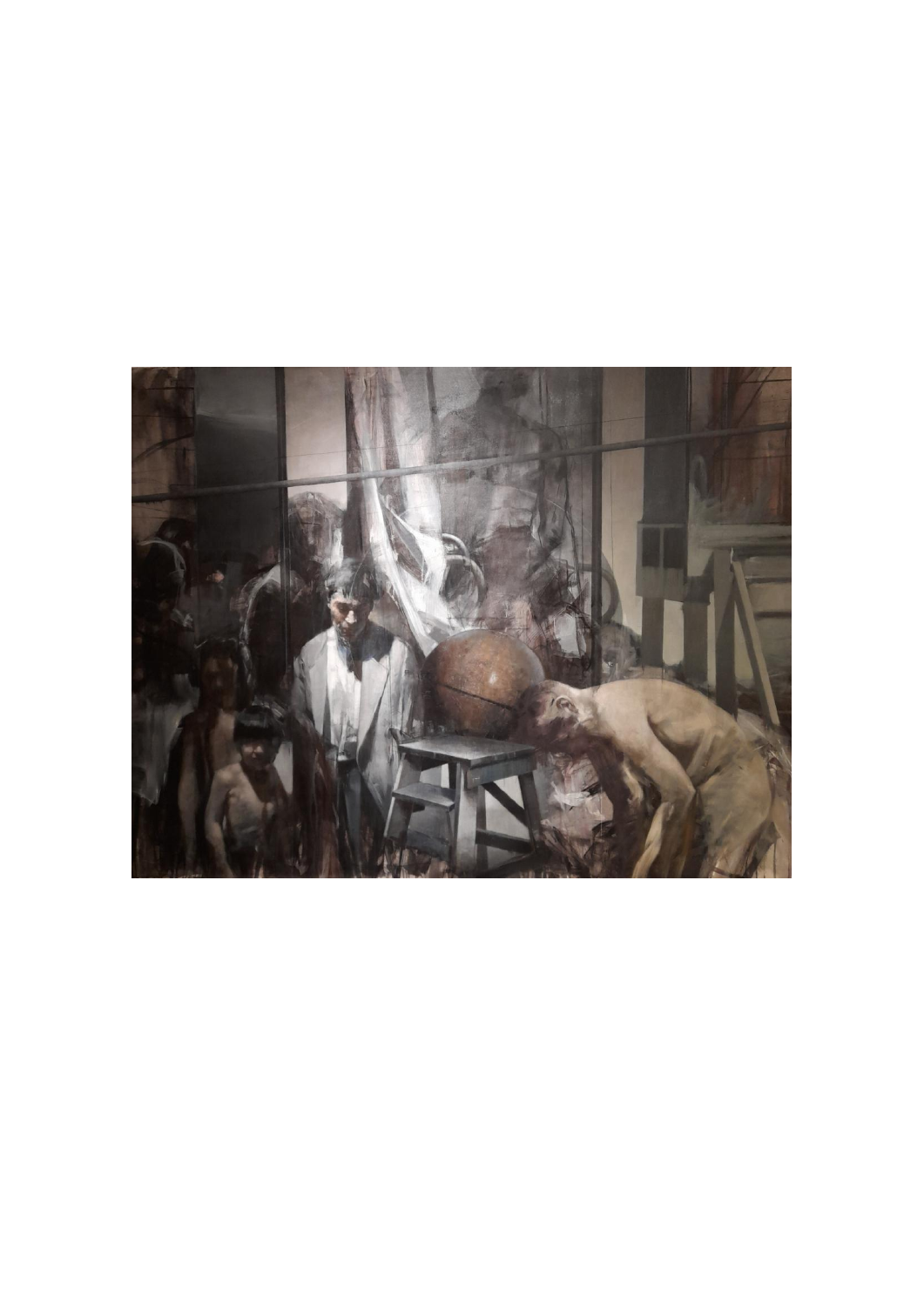## **Roger Mantegani –** *Sobre "Introspecciones II"*

*"(…) contemporáneo es aquello que mantiene la mirada fija en su tiempo, para percibir, no las luces, sino la oscuridad. Todos los tiempos son, para quien experimenta su contemporaneidad,oscuros."* **Giorgio Agamben,** "¿Qué es lo contemporáneo?", en Desnudez, (2014)

Entro al taller y me recibe una atmósfera cargada de emocionalidad a flor de piel. Todo en el espacio está marcado, transitado por el hacer del artista que me habla de un trabajo incansable, de una lucha equilibrada entre la pintura que manda y la mano que obedece, entre la materialidad pura y la pasión que se contiene por no irrumpir abruptamente, enmascarada entre símbolos reconocibles en su factura, como intentando calmar una vehemencia urgente a punto de explotar. Y su fuerza logra escapar a la razón más de una vez y se manifiesta poderosa en el grafismo desbocado que hace acto de presencia en fugaces gestos expresivos del orden de lo incontrolable.

La obra de Roger Mantegani, desarrollada en tiempos de Pandemia, tiene preferencia por ciertos "opuestos complementarios" que se manifiestan contrastantes aún cuando percibimos, tal cual nos tiene acostumbrados el artista, una armonía en el todo. Emerge la paleta anclada en la tierra con predominancia de los colores cálidos que remiten a materiales plásticos nobles tales como los pasteles, los cuales se asocian con la densidad de la carbonilla y el óleo - este último reservado casi exclusivamente a una única pieza de formato grande-, para crear situaciones inciertas habitadas por cuerpos suspendidos o apoyados en lugares sin referencia espacial a prima facie reconocible. Son cuerpos sin rostros definidos, no son nadie o, volviendo a ese juego de "opuestos complementarios", somos todos. En medio de un relato figurativo, lenta y paulatinamente el espectador empieza a sumergirse dentro de un corpus de obras que pasan del formato grande, donde aparecen por ejemplo los trípticos complejos con despliegue de la acción de un trabajo a otro conformando una secuencia inseparable, a reclinarse, de repente, sobre unas solitarias y pequeñas -muy pequeñas- piezas monocromáticas que reclaman protagonismo dentro de un escenario donde defienden su lugar estoicas, en esa convivencia de energías de una intensidad abrumadora.

Los papeles abundan, las telas son minoría. El papel es por lo general un formato que remite a un espacio íntimo, sutil, delicado. A veces los artistas despliegan allí bocetos y estilizaciones que consideran menores; es la honestidad brutal que en esa impronta se revela, la cual por momentos se reprime y silencia frente a la solemnidad de la tela blanca, como si ese pequeño espacio resguardase la potencia de lo indecible que luego se teme poner a la vista de todos. En este caso, Roger Mantegani eligió presentar en el papel un estado de shock, un impacto inesperado, el dolor frente a la imposibilidad de tomar contacto con una vida anterior al confinamiento, la pérdida de una cotidianidad que se desvaneció pero que no desapareció sino que logró colarse en las entrañas de su estudio y llevar hasta allí la oscuridad de la noche, su fiel compañera, a la cual accede, paradójicamente, solamente durante el día al reponerla en la soledad de su espacio creativo.

El círculo siempre vigente como campo magnético, como figura perfecta que evoca cierta armonía desencajada; los instrumentos musicales silenciados tal como los ruidos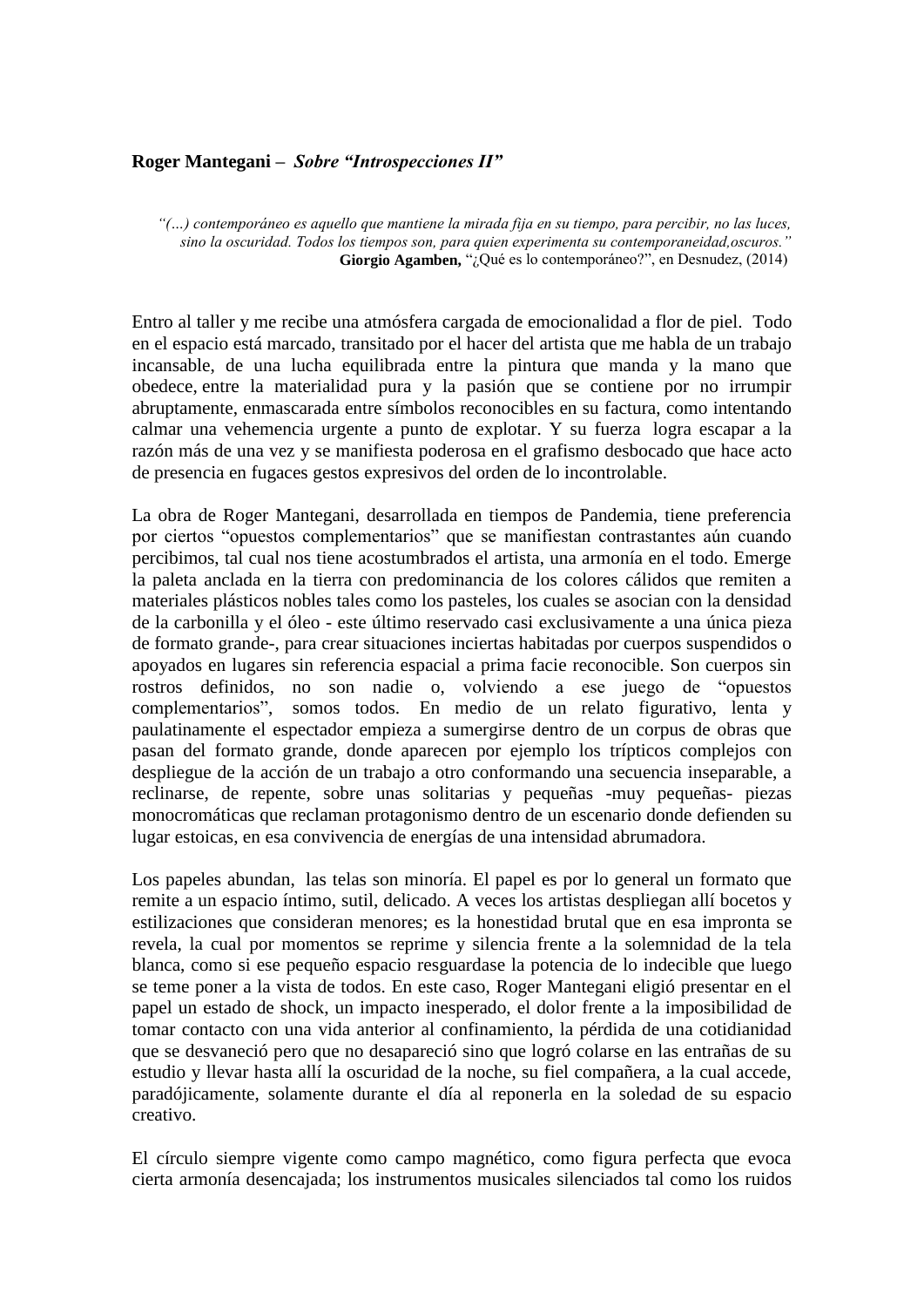de las calles, ausentes. Una bruma sobrevuela las obras y arrastra cualquier referencia espacio-temporal. Sin anestesia ante la angustia provocada por la incertidumbre, el artista habilita que los personajes sin nombre se muestren en sus movimientos y posturas a veces arrebatadas, a veces reflexivas y apaciguadas formando un compacto de emociones encontradas: es el grito, es el llanto, es la aceptación, es la entrega, es volver a pensarse frente a la adversidad.

Me quedo con la imagen de un hombre que se reclina sobre la orbe. Un personaje de factura inquietante que apoya o esconde su cabeza al pie de un mundo detenido, sin eje, sin pedestal, sin sostén. Pero quiero imaginarlo en un rezo íntimo, en un estado introspectivo que lo aleja de la locura al poder expresarse activamente, aun en la aparente calma del "no hacer activo" que implica esa comunión interior con los pensamientos. Y desde ese lugar, el contemporáneo que describe Agamben, registra a su entorno y lo pone de manifiesto, exponiendo un estado de situación, la crónica de un aquí y ahora que no siempre es feliz pero sí enriquecedora cuando se acepta mirarla de frente y hacer lo necesario para atravesarla sin quedar atrapado en el camino. El artista enfrenta su contemporaneidad, la nuestra, pintando. Parafraseando a Cortázar, si la forma para matar a un monstruo es enfrentándolo, quien mira las obras de Roger Mantegani se acerca a la posibilidad de darle una voz sin palabras a sus propios demonios y, al reconocerlos, romper el hechizo.

Lic. María Carolina Baulo, Octubre 2021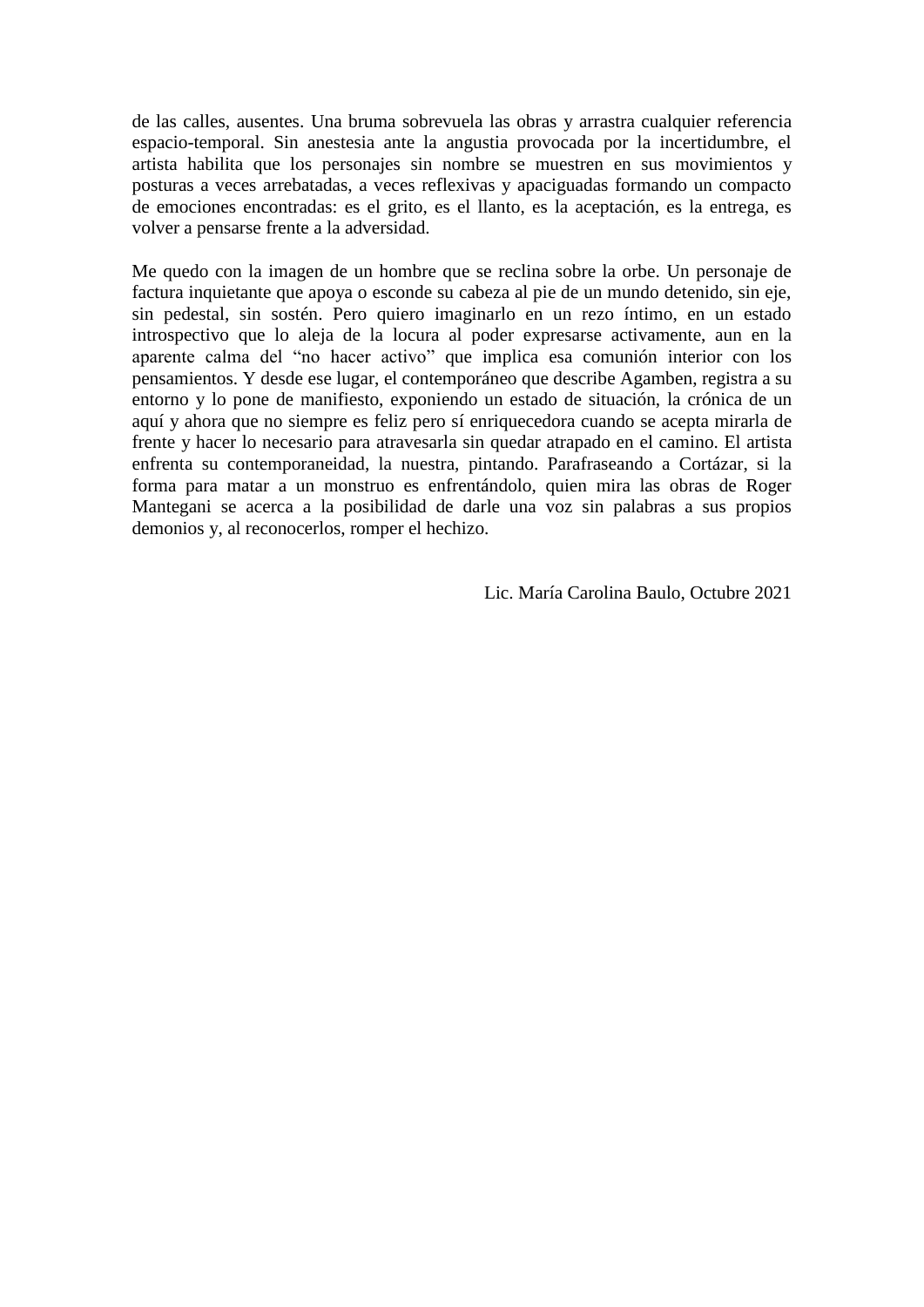## **Roger Mantegani –** *About "Introspections II"*

*"(…) Contemporary is that which keeps the gaze fixed on its time, to perceive, not the lights, but the darkness. All times are, for those who experience their contemporaneity, dark. "* **Giorgio Agamben**, "What is contemporary?", in Nudity, (2014)

I enter the studio and am greeted by an atmosphere full of emotionality on the surface. Everything in the space is marked, traversed by the work of the artist that tells me about tireless work, about a balanced struggle between the painting that commands and the hand that obeys, between pure materiality and the passion that is contained in not abruptly breaking out, masked between recognizable symbols on his imprint, as if trying to calm an urgent vehemence about to explode. And its strength manages to escape reason more than once and manifests itself powerful in the unbridled graphics that make an appearance in fleeting expressive gestures of the order of the uncontrollable.

Roger Mantegani's work, developed in times of the Pandemic, has a preference for certain "complementary opposites" that are manifested in contrast even when we perceive, as the artist has accustomed us, a harmony in the whole. The palette anchored in the earth emerges with a predominance of warm colors that refer to noble plastic materials such as pastels, which are associated with the density of charcoal and oil - the last one reserved almost exclusively for a single large-format piece -, to create uncertain situations inhabited by bodies suspended or supported in places with no prima facie recognizable spatial reference. They are bodies without defined faces, they are nobody or, returning to that game of "complementary opposites", we are all them. In the middle of a figurative story, slowly and gradually the viewer begins to immerse himself within a corpus of works that go from the large format, where, for example, complex triptychs appear with the unfolding of the action from one work to another forming an inseparable sequence, to reclining, suddenly, on some solitary and small -very smallmonochromatic pieces that claim prominence within a stage where they defend their stoic place, in that coexistence of energies of overwhelming intensity.

Papers abound, canvas are a minority. Paper is generally a format that refers to an intimate, subtle, delicate space. Artists sometimes display sketches and stylizations that they consider minor; it is the brutal honesty that is revealed in that imprint, which at times is repressed and silenced in the face of the solemnity of the white canvas, as if that small space protected the power of the unspeakable that is later feared to be exposed to everyone. In this case, Roger Mantegani chose to present on paper a state of shock, an unexpected impact, the pain in the face of the impossibility of making contact with a life prior to confinement, the loss of an everyday routine that vanished but did not disappear but rather it managed to sneak into the bowels of his studio and bring the darkness of the night, his faithful companion, to which he accesses, paradoxically, only during the day by replenishing it in the solitude of his creative space.

The ever-current circle as a magnetic field, as a perfect figure that evokes a certain disjointed harmony; the musical instruments silenced as well as the noises of the streets, absent. A mist flies over the works and drags any space-time reference. Without anesthesia in the face of the anguish caused by uncertainty, the artist enables the nameless characters to show themselves in their movements and postures, sometimes